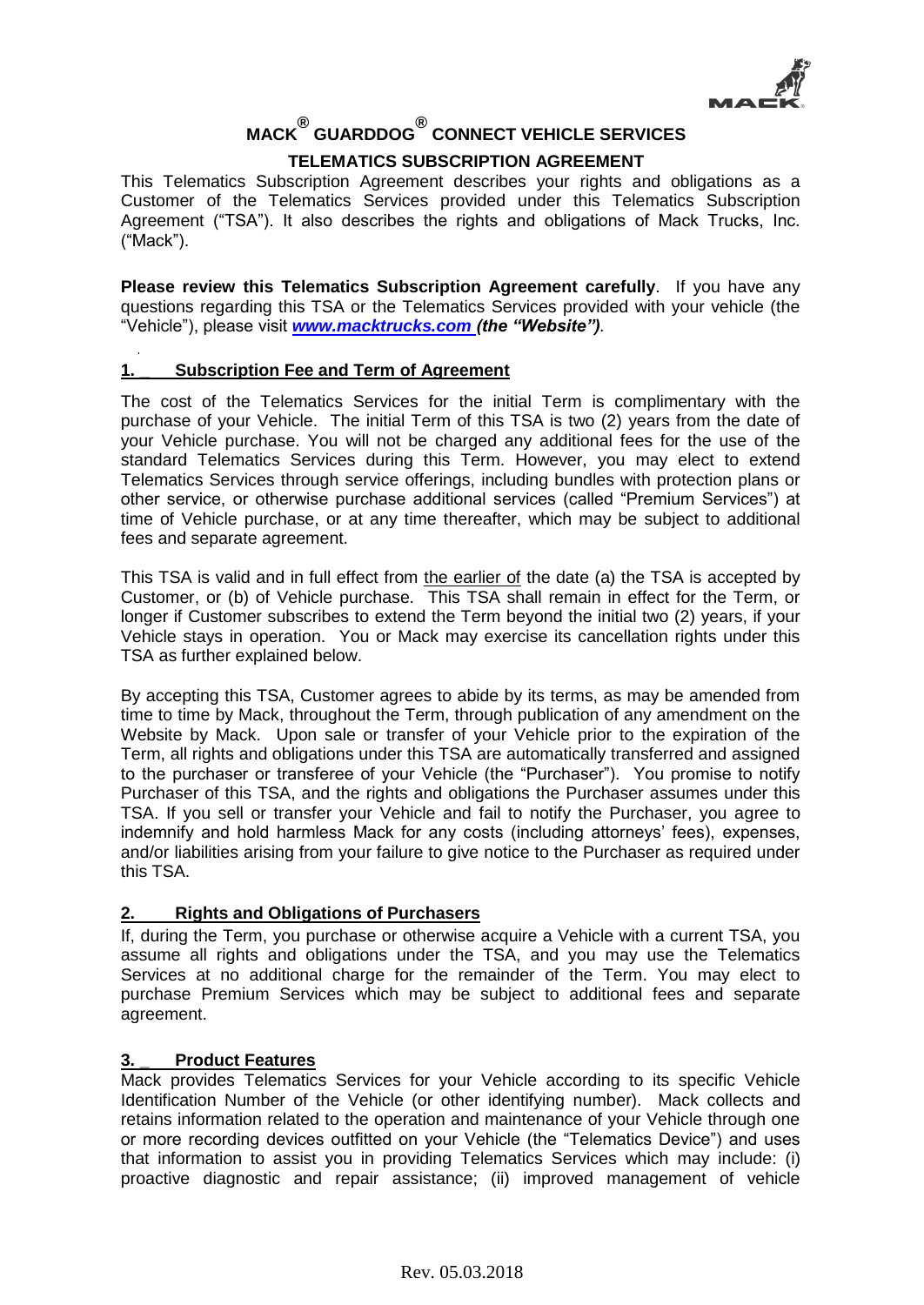downtime; and (iii) streamlined service procedures and (iv) over the air update capabilities. A detailed description of the Telematics Services can be found on the Website. The Telematics Services do not include Premium Services, which are also identified and described on the Website, and are subject to additional fees and separate agreement. Mack reserves the right to change the Telematics Services at any time, without penalty and without notice to Customer, as published through the Website.

#### **4. Ownership and License of Telematics Data**

You shall own all right, title and interest in and to the data collected from your Vehicle and provided to you through the Telematics Services (the "Telematics Data"). You hereby grant to Mack a worldwide, royalty-free, fully paid, transferable, assignable, sub-licensable (through multiple tiers), perpetual license to collect, analyze, use, and otherwise exercise control over any and all Telematics Data collected through the Telematics Device outfitted on your Vehicle, including the right to share the Telematics Data with its dealers, parents, subsidiaries, affiliates and others authorized by Mack. Mack has no obligation under this TSA to provide you with data collected through the Telematics Device except through the Telematics Services described on the Website.

## **5. Acknowledgement of Mack Uses of Telematics Data**

**YOU ACKNOWLEDGE THAT YOUR VEHICLE IS EQUIPPED WITH A TELEMATICS DEVICE THAT CONSISTS OF ONE OR MORE RECORDING DEVICES. YOUR TELEMATICS DEVICE COLLECTS AND/OR STORES INFORMATION ABOUT YOUR VEHICLE, INCLUDING SPEED, SETTINGS, EMISSIONS, FUEL CONSUMPTION, ENGINE PERFORMANCE, GEARING, RPM, ALTITUDE, GEOLOCATION, SAFETY INFORMATION, INFORMATION RELATED TO THE USE AND OPERATION OF THE VEHICLE, ENVIRONMENTAL, VEHICLE PERFORMANCE, DIAGNOSTICS DATA AND ERROR CODES. THE TELEMATICS DEVICE HAS THE ABILITY TO TRANSMIT INFORMATION TO A CENTRAL COMMUNICATIONS SYSTEM OR EXTERNAL DEVICE.** 

**YOU EXPRESSLY CONSENT TO MACK'S USE OF AND ACCESS TO THE TELEMATICS DEVICE AND THE INFORMATION IT CONTAINS AND TRANSMITS. YOU EXPRESSLY CONSENT TO MACK'S COLLECTION OF INFORMATION AND DATA FROM YOUR VEHICLE. YOU ACKNOWLEDGE THAT THE INFORMATION CONTAINED IN YOUR TELEMATICS DEVICE MAY BE PERIODICALLY TRANSMITTED TO OR OTHERWISE ACCESSED BY MACK AND OTHERS AUTHORIZED BY MACK, ALONG WITH YOUR VEHICLE'S VIN NUMBER OR OTHER VEHICLE IDENTIFYING INFORMATION, AND YOU EXPRESSLY AND EXPLICITLY CONSENT TO SUCH TRANSMISSION AND/OR ACCESS.**

**YOU FURTHER ACKNOWLEDGE THAT MACK MAY USE, STORE, AND OTHERWISE EXERCISE CONTROL OVER ANY DATA OR INFORMATION SO TRANSMITTED OR ACCESSED, IN ANY MANNER WHATSOEVER, WITHOUT LIMITATION, INCLUDING THE RIGHT TO SHARE INFORMATION SO TRANSMITTED OR ACCESSED WITH ITS DEALERS, AFFILIATES, SUBSIDIARIES, PARENT ORGANIZATIONS, OR OTHERS AUTHORIZED BY MACK.** 

**YOU ACKNOWLEDGE THAT THE PURPOSES OF THE TELEMATICS SUBSCRIPTION AGREEMENT MAY INCLUDE ALL ACCESS TO AND USE OF TELEMATICS INFORMATION BY MACK, INCLUDING ACCESS IN CONNECTION WITH THE SERVICING OF YOUR VEHICLE. ADDITIONALLY, YOU ACKNOWLEDGE THAT IT SHALL FULFILL THE PURPOSE OF THIS SUBSCRIPTION SERVICE FOR MACK TO ACCESS AND USE TELEMATICS INFORMATION IN ORDER TO: UNDERSTAND ALL ASPECTS OF THE USE AND OPERATION OF YOUR VEHICLE, REMOTELY TUNE OR ALTER THE PERFORMANCE OF YOUR VEHICLE, HELP FACILITATE MAINTENANCE AND REPAIRS TO YOUR VEHICLE, COLLECT AND**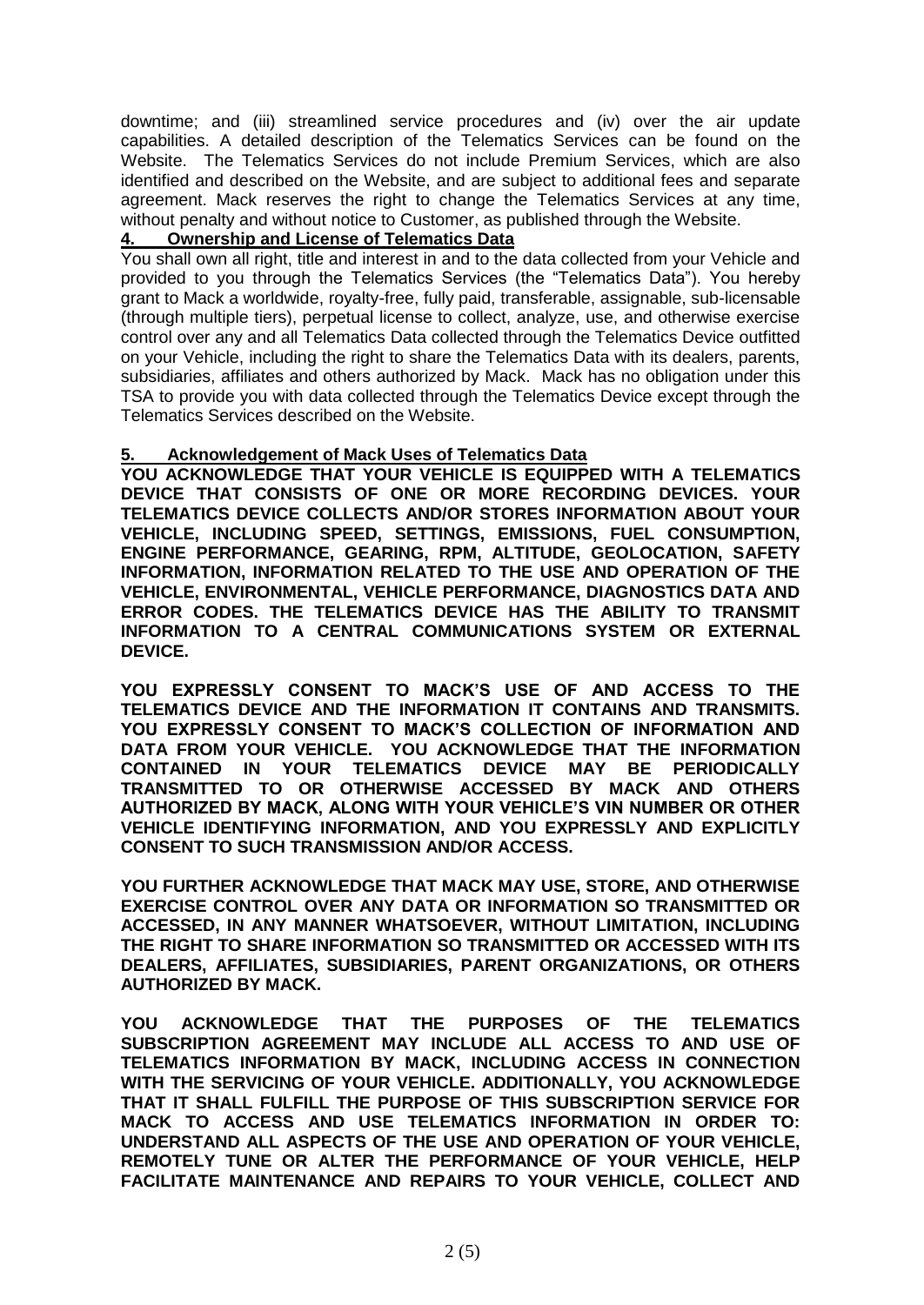**SHARE EMISSIONS DATA, AGGREGATE AND EXAMINE ALL COLLECTED INFORMATION WITH LIKE INFORMATION FROM OTHER SUBSCRIBERS, MAKE REPORTS TO REGULATORY AND LAW ENFORCEMENT AUTHORITIES BASED ON COLLECTED INFORMATION, AND MONITOR AND OPTIMIZE YOUR VEHICLE MAINTENANCE AND SERVICE.** 

## **6. \_ Hours of Operation**

Telematics Services are generally available 24 hours a day, 7 days a week, except during special systems maintenance periods. Vehicle location, satellite systems availability, and other conditions may affect Telematics Services availability. Mack cannot guarantee that Telematics Services will always be available at any time.

# **7. \_ Modification of Website Content**

The Website and its content, including without limitation the information, graphics, products, features, functionality, services, and links (collectively the "Content"), may be changed, deleted or updated by Mack at any time without notice to Customer.

## **8. \_ Cancellation Rights**

Mack reserves the right to immediately discontinue Telematics Services for any period of time, or to cancel all Telematics Services or this TSA at any time without penalty to Mack. Customer also has the right not to enter this TSA at the time of original purchase of the Vehicle, or to cancel this TSA at any time upon notice to Mack through submitting to Mack a **CONNECTED VEHICLE SERVICES – TELEMATICS SUBSCRIPTION CANCELLATION FORM** according to the instructions on the Form. The Form may be obtained by visiting the Website. Cancellation of this TSA will disable the Telematics Services provided to you and may prevent or limit Mack from assisting you in the operation and maintenance of your Vehicle or providing you or your Vehicle with other telematics data or offering you Premium Services. Declining to enter into this TSA, or canceling this TSA, will not end the transmission of data from your Telematics Device or the collection of such data by Mack. Mack representatives may access Telematics Data, to the extent it is available, and use it in connection with providing services and vehicle improvements to you as well as for analytical reporting and assessment. Mack will regularly purge from its systems all data collected from your Telematics Device, at time intervals determined by Mack at its sole discretion.

# **9. \_ Disclaimer of Warranty**

**THE WEBSITE** *[www.macktrucks.com](http://www.macktrucks.com/)* **AND ITS CONTENT ARE PROVIDED "AS IS". MACK AND ITS LICENSORS DISCLAIM ANY AND ALL WARRANTIES, EXPRESS OR IMPLIED, INCLUDING WITHOUT LIMITATION, THE IMPLIED WARRANTIES OF MERCHANTABILITY, FITNESS FOR A PARTICULAR PURPOSE, TITLE AND NON-INFRINGEMENT, REGARDING ANY SUCH CONTENT AND YOUR ABILIITY OR INABILITY TO USE THE WEBSITE AND ITS CONTENT. MACK FURTHER DISCLAIMS ANY WARRANTY WHICH MAY ARISE FROM COURSE OF PERFORMANCE, COURSE OF DEALING, OR USAGE OF TRADE.**

**NEITHER MACK OR ITS LICENSORS, OR THE COMMUNICATION SERVICE PROVIDER(S), OR ANY AFFILIATE OF EITHER, HAS MADE, OR SHALL BE DEEMED TO HAVE MADE, ANY REPRESENTATIONS OR WARRANTIES WHATSOEVER WITH RESPECT TO THE TELEMATICS SERVICES, TELEMATICS DEVICE, COMMUNICATION SYSTEM(S), OR THE COMMUNICATION SERVICES. EACH OF MACK, ITS LICENSORS, THE COMMUNICATION SERVICE PROVIDER(S) AND**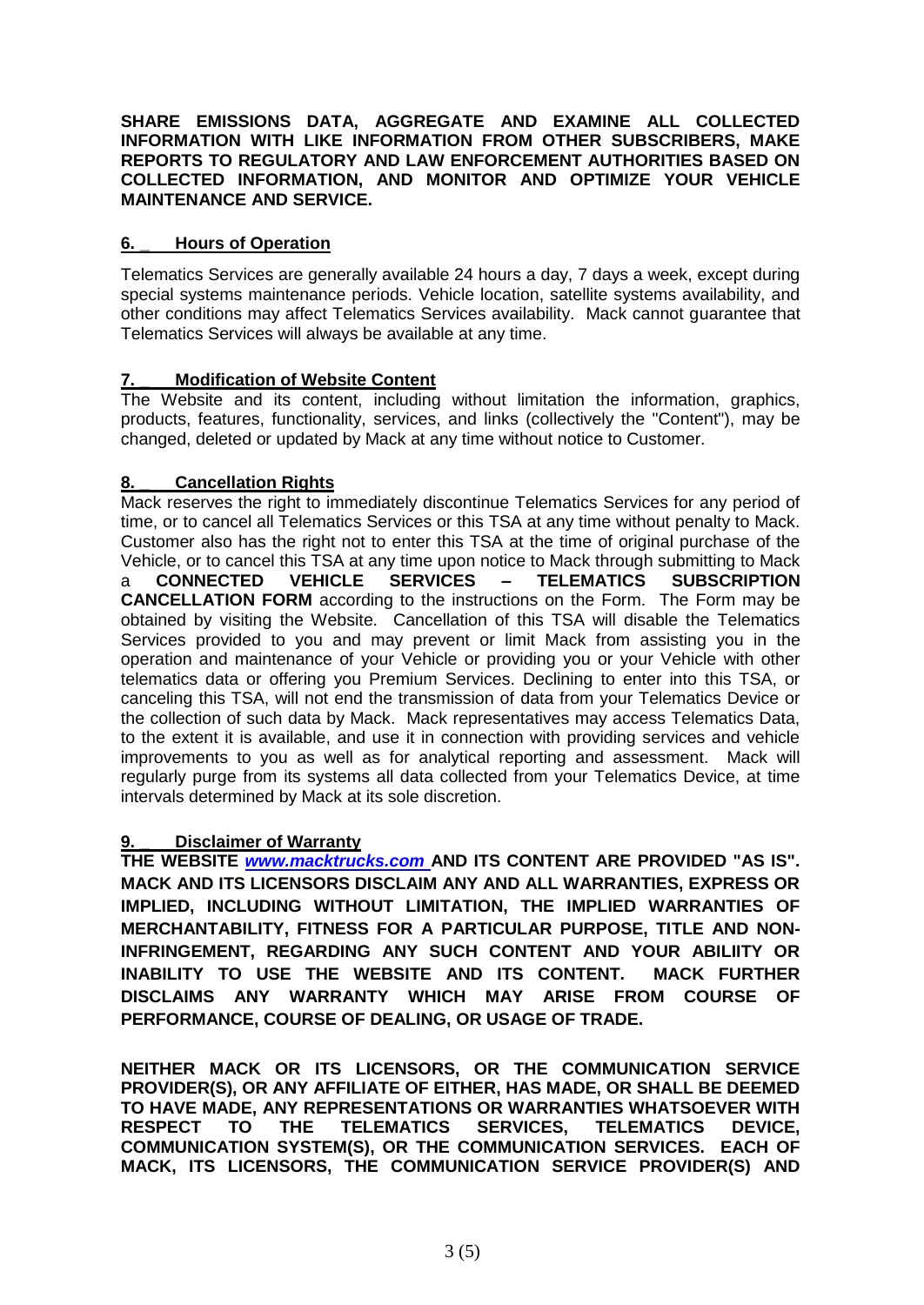**THEIR AFFILIATES EXPRESSLY DISCLAIM WITH RESPECT TO CUSTOMER AND CUSTOMER EXPRESSLY WAIVES, RELEASES AND RENOUNCES ALL WARRANTIES OF MACK, ITS LICENSORS, THE COMMUNICATION SERVICE PROVIDER(S) AND THEIR AFFILIATES ARISING BY LAW OR OTHERWISE, INCLUDING BUT NOT LIMITED TO: (A) ANY IMPLIED WARRANTY OF MERCHANTABILITY OR FITNESS FOR A PARTICULAR PURPOSE; (B) ANY IMPLIED WARRANTY ARISING FROM COURSE OF PERFORMANCE, COURSE OF DEALING OR USAGE OF TRADE; (C) ANY WARRANTIES AS TO THE ACCURACY, AVAILABILITY OR CONTENT OF THE COMMUNICATION SYSTEM(S), THE TELEMATICS SERVICES, THE TELEMATICS DEVICE, THE COMMUNICATION SERVICES, OR ANY OTHER PRODUCT OR SERVICES PROVIDED BY MACK, THE COMMUNICATION SERVICE PROVIDER(S) OR THEIR AFFILIATES USING THE COMMUNICATION SYSTEM(S); AND (D) ANY WARRANTY UNDER ANY THEORY OF LAW, INCLUDING ANY TORT, NEGLIGENCE, STRICT LIABILITY, CONTRACT OR OTHER LEGAL OR EQUITABLE THEORY. NO REPRESENTATION OR OTHER AFFIRMATION OF FACT, INCLUDING BUT NOT LIMITED TO STATEMENTS REGARDING CAPACITY OR SUITABILITY FOR USE, THAT IS NOT CONTAINED IN THIS TELEMATICS SUBSCRIPTION AGREEMENT SHALL BE DEEMED TO BE A WARRANTY BY MACK, ITS LICENSOR, THE COMMUNICATION SERVICE PROVIDER(S) OR THEIR AFFILIATES.**

#### **10. \_ Limitation of Liability**

**USE OF TELEMATICS SERVICES OR THE WEBSITE** *[www.macktrucks.com](http://www.macktrucks.com/)* **AND ITS CONTENT IS AT YOUR SOLE RISK. MACK WILL IN NO EVENT BE LIABLE TO YOU OR ANY PERSON OR ENTITY CLAIMING THROUGH YOU FOR ANY DIRECT, INDIRECT, SPECIAL, PUNITIVE, CONSEQUENTIAL, INCIDENTAL OR OTHER DAMAGES UNDER ANY THEORY OF LAW FOR ANY ERRORS IN OR THE USE OF OR INABILITY TO USE TELEMATICS SERVICES OR THE WEBSITE AND ITS CONTENT INCLUDING, WITHOUT LIMITATION, DAMAGES FOR LOST PROFITS, BUSINESS, DATA, OR DAMAGE TO ANY COMPUTER SYSTEMS, EVEN IF YOU HAVE ADVISED MACK OF THE POSSIBILITY OF ANY SUCH DAMAGES.**

Customer acknowledges and understands that it shall bear all responsibility, risk and costs associated with developing and maintaining its business, and neither Mack nor Mack's affiliates shall be liable to Customer for any costs or damages caused by any failure or impaired performance of Telematics Services or any component thereof.

#### **11. \_ Intellectual Property**

Customer acknowledges and agrees that its rights to Telematics Services and related hardware and software (collectively, Intellectual Property) on or concerning the Vehicle are limited to its right to use the Intellectual Property during the Term of the TSA. The Intellectual Property contains trade secrets, proprietary technologies, and other confidential know-how that belongs solely to Mack or its Service Provider(s). Even though you may use the Intellectual Property, Customer does not own and shall not acquire any rights in the Intellectual Property. Customer acknowledges, understands, and agrees that certain data specific to Customer may reside on Mack servers and may be subject to the judicial process. Customer waives all claims of rights to the Intellectual Property and rights of privacy concerning such data or the maintenance of such data by Mack.

#### **12. \_ No Assignment by Customer.**

You agree that this TSA for your Vehicle and your use of Telematics Services on your Vehicle is personal to you and your Vehicle, and therefore you may not transfer or assign